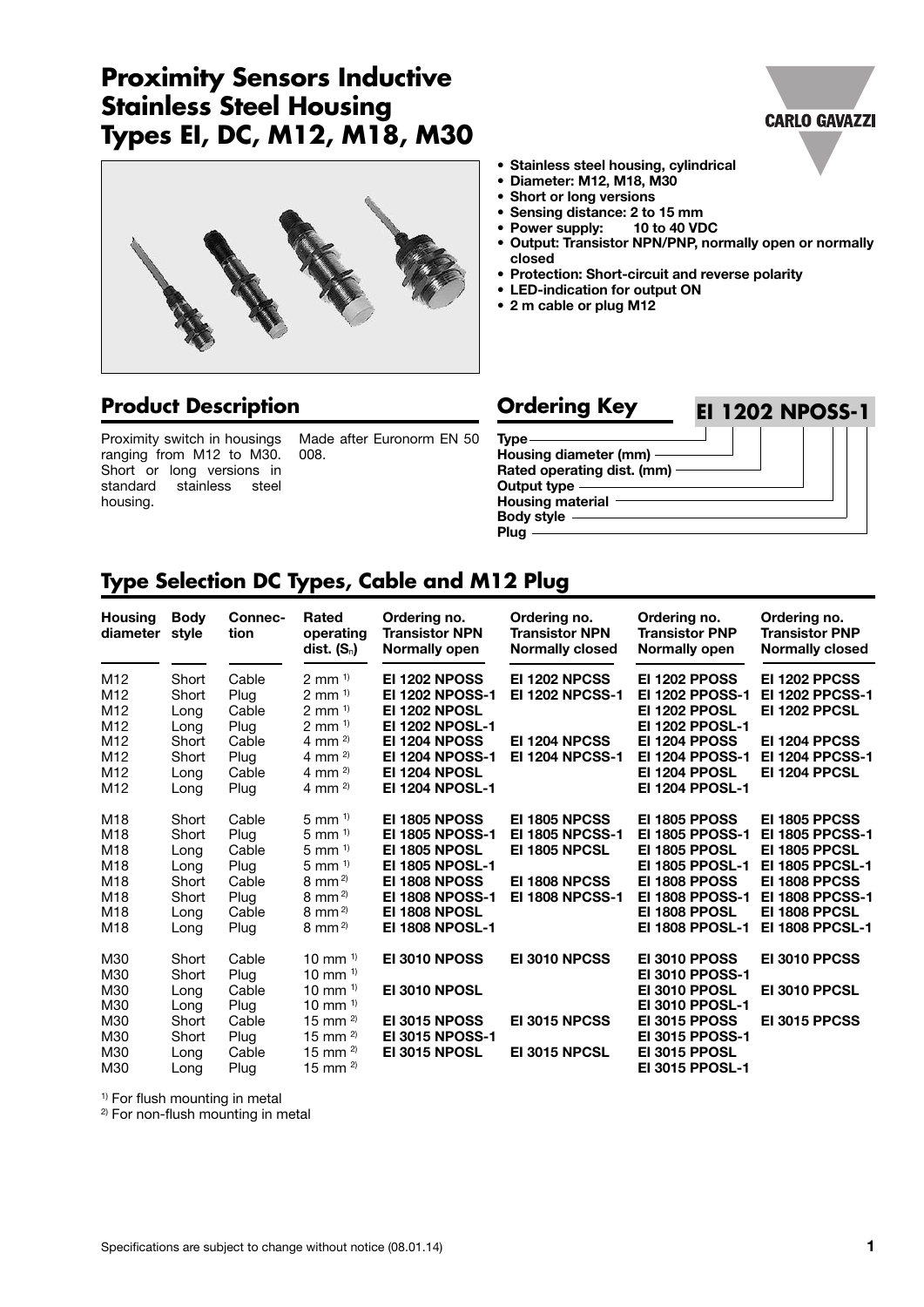#### **CARLO GAVAZZI**

 $\overline{a}$ 

# **Specifications**

| Rated operational volt.<br>$(U_e)$<br>$(\mathsf{U}_\mathsf{B})$                                               | 12 to 36 VDC<br>10 to 40 VDC<br>(ripple included)        |  |  |
|---------------------------------------------------------------------------------------------------------------|----------------------------------------------------------|--|--|
| <b>Ripple</b>                                                                                                 | $\leq 10\%$                                              |  |  |
| Rated operational current $(I_e)$<br>Continuous                                                               | $< 200 \text{ mA}$                                       |  |  |
| No-load supply current $(I_0)$                                                                                | Output $ON: < 6.5$ mA<br>Output OFF: < 2.7 mA            |  |  |
| Voltage drop $(U_d)$                                                                                          | $\leq$ 2 VDC at max. load                                |  |  |
| <b>Protection</b>                                                                                             | Reverse polarity,<br>short-circuit, transients           |  |  |
| Transient voltage                                                                                             | $\leq$ 700 V/0.5 J                                       |  |  |
| <b>EMC</b>                                                                                                    | Approved according to<br>EN 50 080, EN 50 081            |  |  |
| Power ON delay                                                                                                | $< 10$ ms                                                |  |  |
| <b>Frequency of operating</b><br>cycles (f)<br>EI 1202<br>EI 1204<br>EI 1805<br>EI 1808<br>EI 3010<br>EI 3015 | 800 Hz<br>500 Hz<br>500 Hz<br>400 Hz<br>300 Hz<br>100 Hz |  |  |
| Indication for output ON                                                                                      | LED, yellow                                              |  |  |
| Assured operating dist. $(S_a)$                                                                               | $0 \leq S_a \leq 0.81 S_n$                               |  |  |
| <b>Repeat accuracy (R)</b>                                                                                    | $\leq 5\%$                                               |  |  |
| Hysteresis (H) (Differential travel)                                                                          | 1 to 15% of sensing distance                             |  |  |

| <b>Effective operating dist.</b> $(S_i)$ | $0.9 \times S_n \leq S_r \leq 1.1 \times S_n$                            |  |  |  |
|------------------------------------------|--------------------------------------------------------------------------|--|--|--|
| <b>Usable operating dist. (S)</b>        | $0.9 \times S_r \le S_u \le 1.1 \times S_r$                              |  |  |  |
|                                          |                                                                          |  |  |  |
| Ambient temperature<br>Operating         | $-25^{\circ}$ to $+70^{\circ}$ C (-13 $^{\circ}$ to $+158^{\circ}$ F)    |  |  |  |
| Storage                                  | -30 $^{\circ}$ to +80 $^{\circ}$ C (-22 $^{\circ}$ to +176 $^{\circ}$ F) |  |  |  |
| Degree of protection                     | IP 67 (Nema 1, 3, 4, 6, 13)                                              |  |  |  |
| <b>Housing material</b>                  |                                                                          |  |  |  |
| Body                                     | Stainless steel (1.4301)                                                 |  |  |  |
| Front                                    | Grey thermoplastic polyester                                             |  |  |  |
| <b>Back</b>                              | <b>Black polyester</b>                                                   |  |  |  |
| Connection                               |                                                                          |  |  |  |
| Cable                                    | 2 m, $3 \times 0.3$ mm <sup>2</sup> ,                                    |  |  |  |
|                                          | grey PVC, oil proof                                                      |  |  |  |
| Plug                                     | $M12 \times 1$                                                           |  |  |  |
| Cables for plug (-1)                     | <b>CONH1A</b> serie                                                      |  |  |  |
| Weight (cable excluded)                  |                                                                          |  |  |  |
| EI 12                                    | 10 <sub>g</sub>                                                          |  |  |  |
| EI 1805                                  | 18 <sub>q</sub>                                                          |  |  |  |
| EI 1808                                  | 20 <sub>q</sub>                                                          |  |  |  |
| EI 3010                                  | 50 <sub>g</sub>                                                          |  |  |  |
| EI 3015                                  | 70 g                                                                     |  |  |  |
| <b>Tightening torque</b><br>EI 12        | $7.5$ Nm $(x)$                                                           |  |  |  |
|                                          | 17.5 $Nm(y)$                                                             |  |  |  |
| EI 18                                    | 27.5 Nm                                                                  |  |  |  |
| EI 30                                    | 100.0 Nm                                                                 |  |  |  |
| Approvals                                | UL, CSA                                                                  |  |  |  |
| <b>CE-marking</b>                        | Yes                                                                      |  |  |  |

#### **Dimensions**

| <b>Type</b>            | A                          | B<br>Ø mm | C<br>mm | D<br>mm | Е<br>mm | F<br>mm | <b>SW</b><br>mm |
|------------------------|----------------------------|-----------|---------|---------|---------|---------|-----------------|
| <b>EI 1202 XPXSS</b>   | $M12 \times 1 \times 30$   | 10.7      | 30      | 11      | 5.0     | 4       | 17              |
| <b>EI 1202 XPXSL</b>   | $M12 \times 1 \times 50$   | 10.7      | 50      | 11      | 5.0     | 4       | 17              |
| <b>EI 1202 XPXSS-1</b> | $M12 \times 1 \times 30$   | 10.7      | 30      | 12.6    | 11.9    | 4       | 17              |
| <b>EI 1202 XPXSL-1</b> | $M12 \times 1 \times 50$   | 10.7      | 50      | 12.6    | 11.9    | 4       | 17              |
| <b>EI 1204 XPXSS</b>   | $M12 \times 1 \times 30$   | 10.7      | 34      | 11      | 5.0     | 4       | 17              |
| <b>EI 1204 XPXSL</b>   | $M12 \times 1 \times 50$   | 10.7      | 54      | 11      | 5.0     | 4       | 17              |
| <b>EI 1204 XPXSS-1</b> | M <sub>12</sub> x 1 x 30   | 10.7      | 34      | 12.6    | 11.9    | 4       | 17              |
| <b>EI 1204 XPXSL-1</b> | M <sub>12</sub> x 1 x 50   | 10.7      | 54      | 12.6    | 11.9    | 4       | 17              |
| <b>EI 1805 XPXSS</b>   | M <sub>18</sub> x 1 x 30   | 16.7      | 30      | 11.6    | 15.4    | 4       | 24              |
| <b>EI 1805 XPXSL</b>   | $M18 \times 1 \times 50$   | 16.7      | 50      | 11.6    | 15.4    | 4       | 24              |
| <b>EI 1805 XPXSS-1</b> | M <sub>18</sub> x 1 x 30   | 16.7      | 30      | 13.1    | 11.9    | 4       | 24              |
| <b>EI 1805 XPXSL-1</b> | $M18 \times 1 \times 50$   | 16.7      | 50      | 13.1    | 11.9    | 4       | 24              |
| EI 1808 XPXSS          | M <sub>18</sub> x 1 x 30   | 16.7      | 38      | 11.6    | 15.4    | 4       | 24              |
| EI 1808 XPXSL          | $M18 \times 1 \times 50$   | 16.7      | 58      | 11.6    | 15.4    | 4       | 24              |
| <b>EI 1808 XPXSS-1</b> | M <sub>18</sub> x 1 x 30   | 16.7      | 38      | 13.1    | 11.9    | 4       | 24              |
| <b>EI 1808 XPXSL-1</b> | $M18 \times 1 \times 50$   | 16.7      | 58      | 13.1    | 11.9    | 4       | 24              |
| <b>EI 3010 XPXSS</b>   | M30 x 1.5 x 30             | 28        | 30      | 13.6    | 15.4    | 5       | 36              |
| EI 3010 XPXSL          | M30 x 1.5 x 50             | 28        | 50      | 13.6    | 15.4    | 5       | 36              |
| <b>EI 3010 XPXSS-1</b> | M30 x 1.5 x 30             | 28        | 30      | 13.6    | 11.9    | 5       | 36              |
| <b>EI 3010 XPXSL-1</b> | $M30 \times 1.5 \times 50$ | 28        | 50      | 13.6    | 11.9    | 5       | 36              |
| <b>EI 3015 XPXSS</b>   | M30 x 1.5 x 30             | 28        | 42      | 13.6    | 15.4    | 5       | 36              |
| <b>EI 3015 XPXSL</b>   | M30 x 1.5 x 50             | 28        | 62      | 13.6    | 15.4    | 5       | 36              |
| <b>EI 3015 XPXSS-1</b> | M30 x 1.5 x 30             | 28        | 42      | 13.6    | 11.9    | 5       | 36              |
| <b>EI 3015 XPXSL-1</b> | M30 x 1.5 x 50             | 28        | 62      | 13.6    | 11.9    | 5       | 36              |